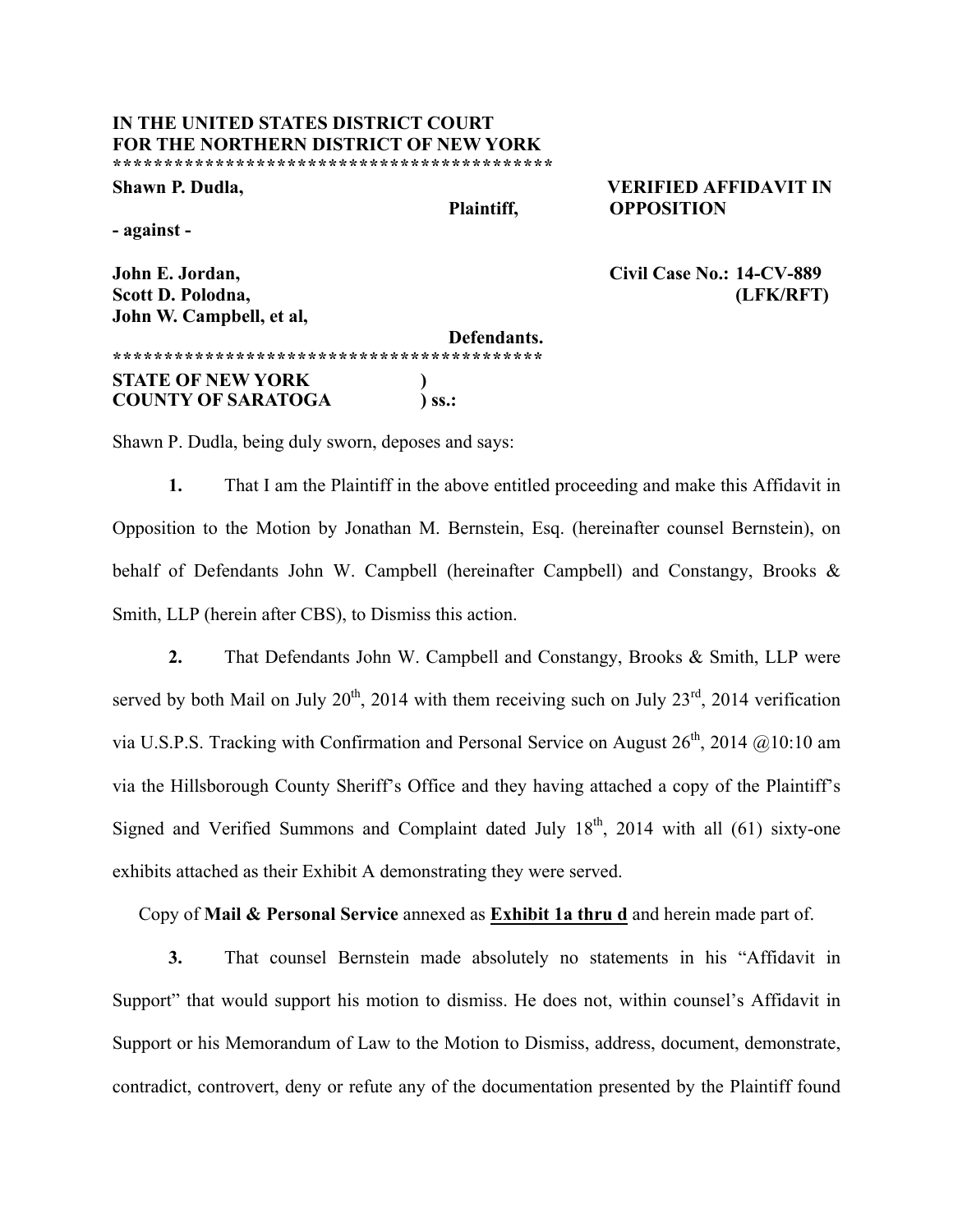within his Verified Complaint. Further and most importantly, Counsel Bernstein for the Defendants has not made any statement(s), provided any documentation or material evidence that the Defendants herein ever provided proof to the Florida court, let alone by way of a preponderance of evidence, that the Osceola County Florida Court at bar had been conferred Subject-matter jurisdiction over the controverted issues and Personal jurisdiction over the Plaintiff herein. Furthermore, Counsel Bernstein has completely ignored this critical issue all together within his Affidavit in Support of his Motion to Dismiss and his Memorandum of Law.

**4.** That annexed as "Exhibit B" to counsel Bernstein's affidavit is an "Affidavit of John W. Campbell, ESQ". In this sworn Affidavit, Campbell fails to address these critical issues:

- **a)** him **not** being the "Attorney of Record" in the Florida action as he never properly filed and served the Plaintiff his first pleading, the Florida "Summons & Complaint" as required by Florida Law as fully documented in the plaintiff's Federal Complaint; and
- **b)** The movant to his first pleading and subsequent amended pleading, Von Curtis, Inc., d/b/a Paul Mitchell the School Orlando, did not have standing and capacity to sue in the Florida action and in fact, Campbell has admitted multiple times that Von Curtis, Inc., d/b/a Paul Mitchell the School Orlando was the wrong Florida plaintiff which is fully documented in the Plaintiff's Federal Complaint; and
- **c)** The Florida action being filed in the wrong Florida County Venue as none of the parties resided in Osceola County and no work was performed in Osceola County which has been fully documented in the Plaintiff's Federal Complaint and was never disputed; and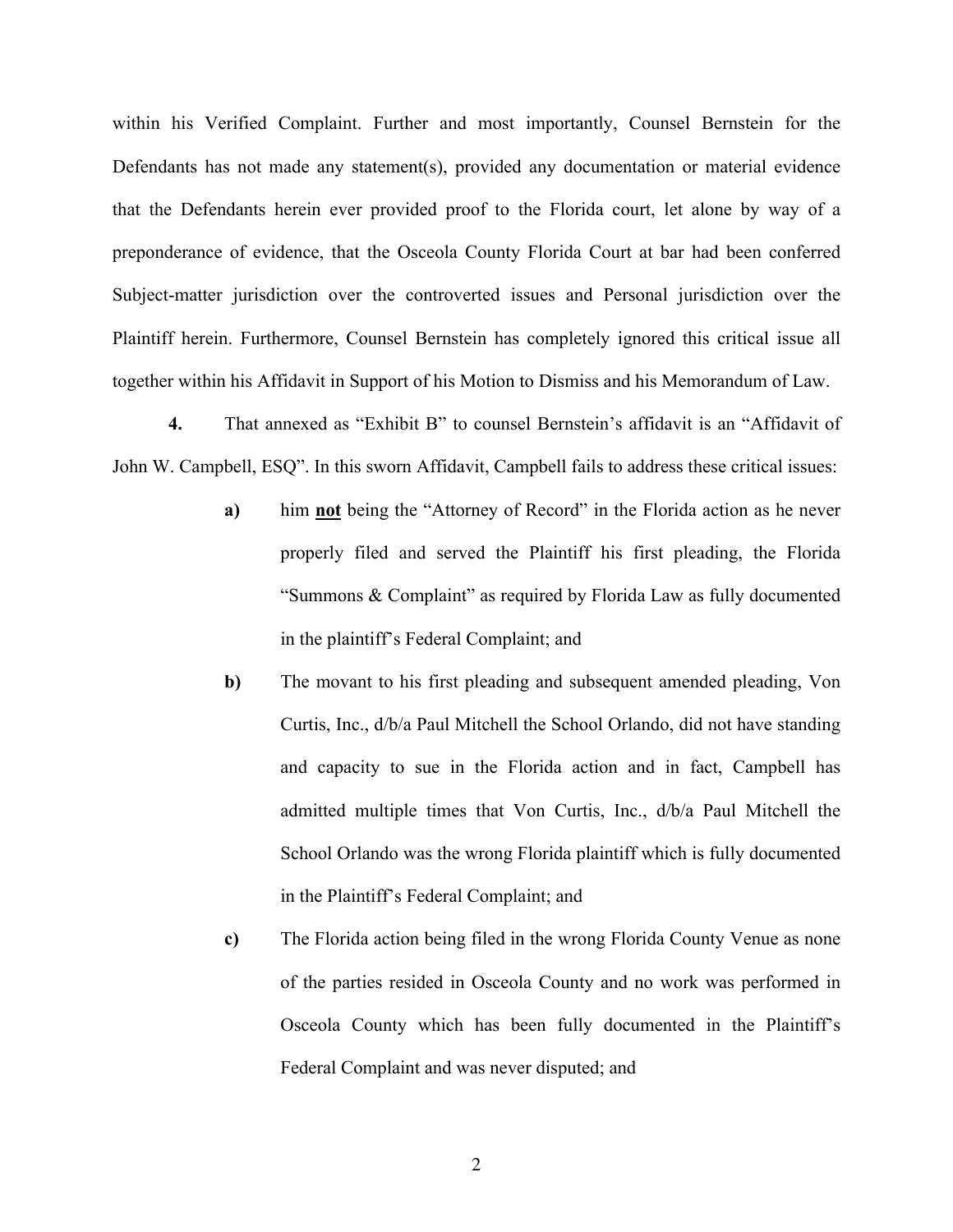- **d)** The "Indemnification Clause" within the Contract in dispute prohibited any "Client" from commencing any legal recourse against the Plaintiff if money was owed to the Plaintiff for additional work rendered as part of and outside of the scope of the original contract agreement which totaled \$96,198.32 as documented in Plaintiff's Federal Complaint; and
- **e)** Judge Polodna and Judge Jordan of the Osceola Florida County court lacked Subject-matter jurisdiction over the controverted issues and Personal jurisdiction over the Plaintiff in the Florida action and were ruling in the complete absence of all jurisdictions as fully documented in the Plaintiff's Federal Complaint and no party or their counsel to this action has disputed or provided any documentation to the contrary. Their only argument provides that the amount claimed exceeded \$15,000 and therefore, the circuit court has jurisdiction. They do not state which Florida County Circuit Court has jurisdiction of this matter pursuant to Florida Statute Chapter 47 and they have made no effort to demonstrate that it is Osceola County Florida, which is located in the  $(9<sup>th</sup>)$  Ninth District Circuit Florida court. This is because they are fully aware, that because of the Plaintiff's supporting documentation that contradicts their claim, which clearly has not been contradicted by any of the Defendants in this instant action, the only Florida County that would have jurisdiction is Seminole County, which is the  $(18<sup>th</sup>)$  Eighteenth District Circuit Florida Court's jurisdiction. This is where all of the Defendants reside and where the work was done by the Plaintiff. Pursuant to the Contract in dispute, the work was to be done in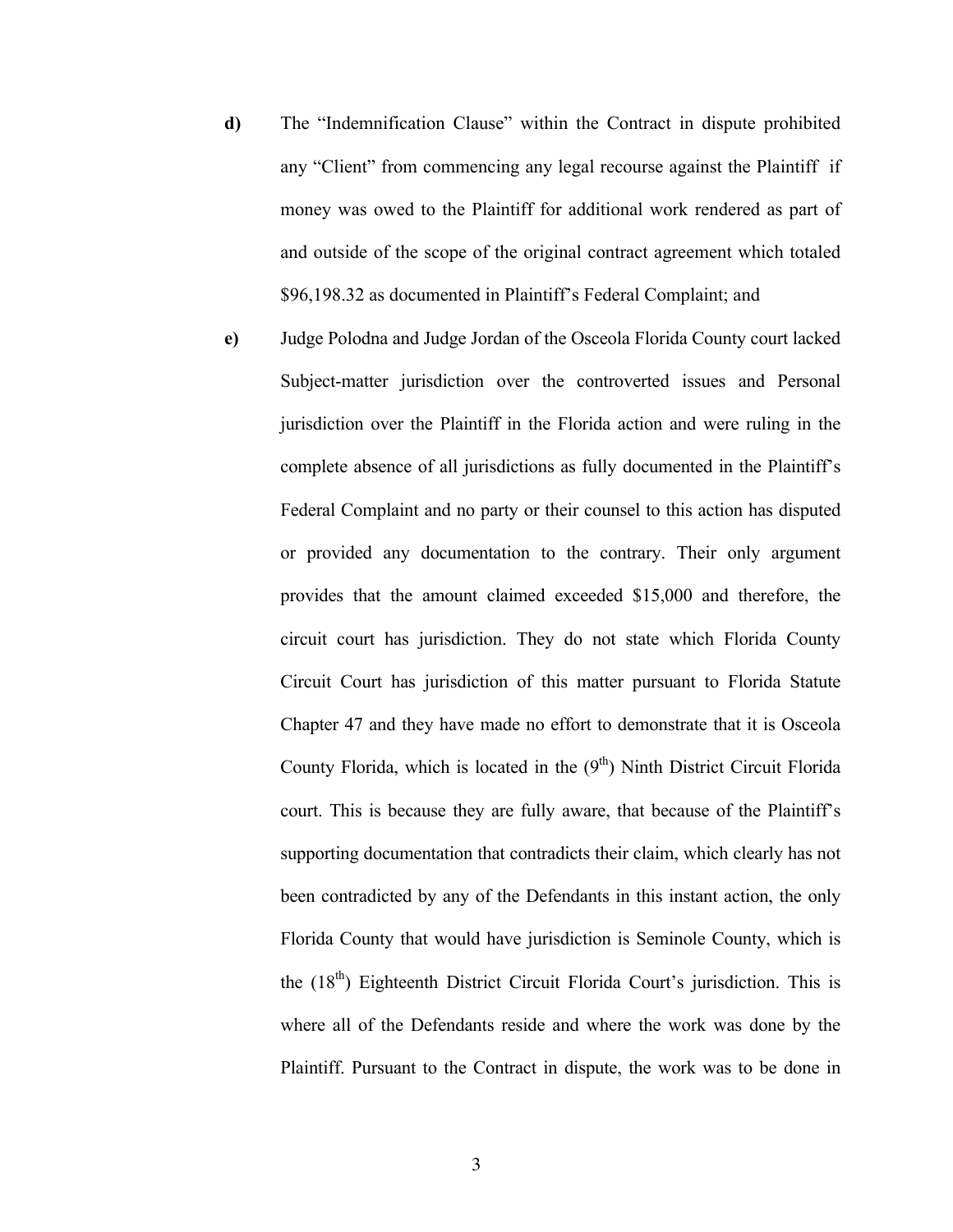Oviedo, Florida which is located in Seminole County. Further, none of the Defendants or their attorneys in this action has provided any address for any of the Defendants that are located in Osceola County and they have not provided any documentation or the address of where in Osceola County Florida any of the alleged work was done by the Plaintiff.

- **f)** The Defendants have not provided any material evidence or documentation supporting this claimed figure of \$15,000. They have provided no documentation documenting and demonstrating that the Osceola County Florida Circuit Court had jurisdiction in this matter as the \$15,000 claim is only one of the elements that needs to be met in order for the Osceola County Florida court to have both Subject-matter jurisdiction over the controverted issues and Personal jurisdiction over the Plaintiff herein.
- **5.** Mr. Campbell makes the following false or misleading statements in his Affidavit:
	- **a)** "1. Suit was filed on behalf of on Von Curtis, Inc. d/b/a Paul Mitchell the School Orlando against Mr. Dudla in Florida on December 26, 2012. It was filed in the name of the real party in interest which is the school, but upon Mr. Dudla raising objection to the named Plaintiff, the Complaint was amended to add other Plaintiffs who did hold the contract rights. Plaintiff Giulio Veglio was joined in that capacity and as a Plaintiff for a claim for Mr. Dudla's violation of Chapter 934, Florida Statutes."

This statement is false. Neither, Von Curtis Inc. or Paul Mitchell the School Orlando was named in the "Contract in dispute". There was no interest expressly assigned to either of the aforementioned parties in the contract and the movant party, Von Curtis, Inc. d/b/a Paul Mitchell the School Orlando provided no such documentation, material evidence in support nor demonstrated such an interest existed within the "Contract in Dispute". Campbell, within his "Motion for Leave to file Amended Complaint" clearly only requested that P.M. *Vagelio* LLC be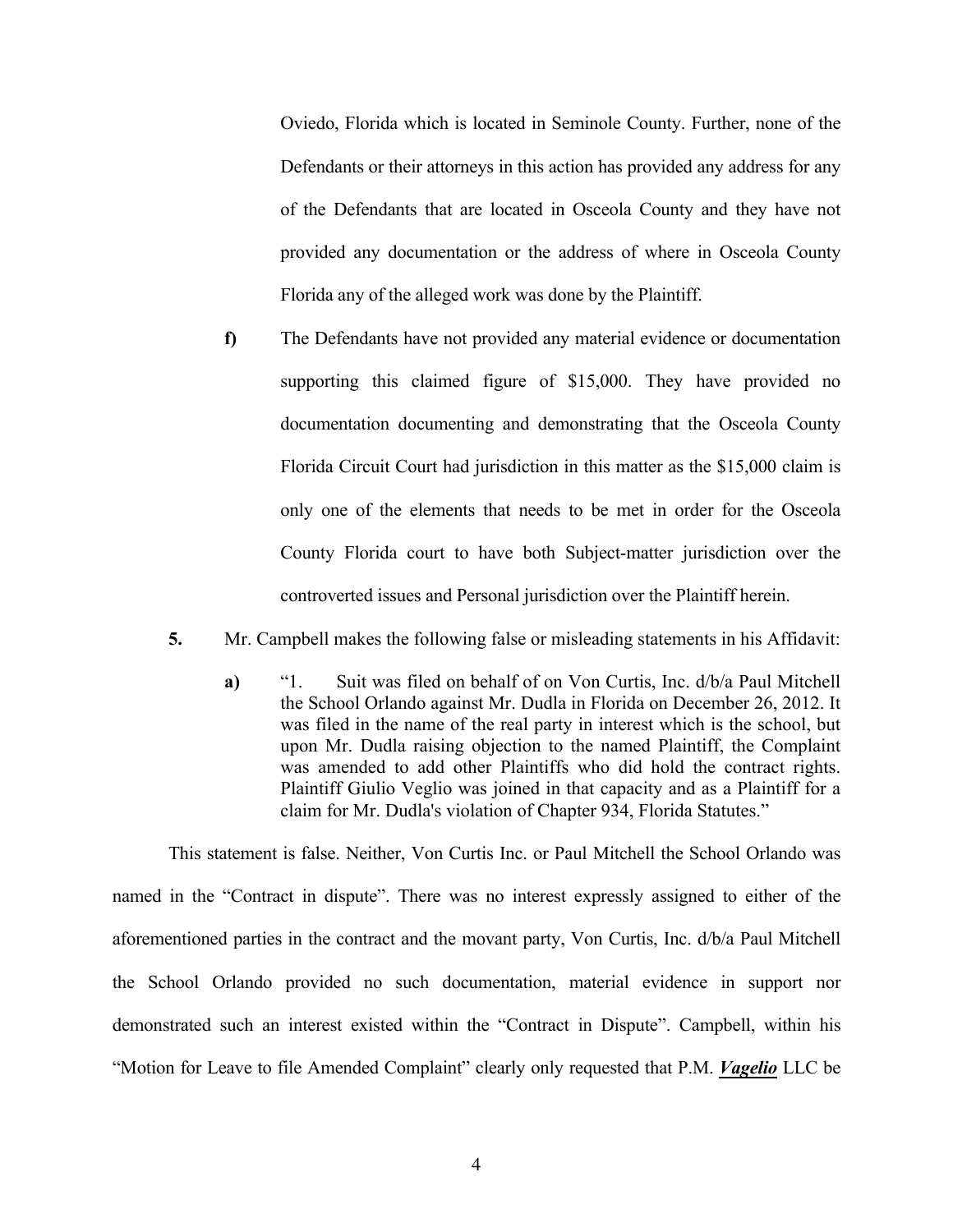added to the amended complaint and clearly claimed that Von Curtis, Inc. d/b/a Paul Mitchell the School Orlando was the wrong Plaintiff and was to be substituted out of the proceedings. Campbell clearly claimed this in his "Motion for Leave to file Amended Complaint" testified to this during a Florida Court Hearing on the matter. There was no mention of P.M. Veglio, LLC d/b/a Paul Mitchell the School Oviedo or Guilio Veglio in the motion to amend or within his prior first pleading, the Florida "Summons & Complaint.

It should be duly noted by this Court, Campbell stated above "the complaint was amended to add other Plaintiffs *who did hold the contract rights*". Therefore, Campbell is again admitting that Von Curtis, Inc. d/b/a Paul Mitchell the School Orlando did not hold the contract rights and therefore, lacked standing and capacity to sue. With Campbell's admission, the matter should have been immediately dismissed for lack of standing and capacity to sue. Further, this statement clearly demonstrates the Florida complaint **was not** filed on behalf of the real party in interest as claimed by Campbell.

- **b)** "3. Thereafter, Mr. Dudla has filed lengthy repetitive motions and pleadings in an apparent attempt to obstruct progress of the case. He has filed repetitive and voluminous motions attacking every aspect of the case and has done so repeatedly despite adverse rulings. His motions attacking subject matter jurisdiction, en personam jurisdiction, venue, even his own name and identity, have all been denied by the Court. Mr. Dudla filed an appeal to the Fifth District Court of Appeals and he lost that appeal. He filed a Motion for Reconsideration with the Fifth District Court of Appeals and that was denied. He then proceeded to repeat his motions and arguments before the Trial Court."
- **c)** "4. Mr. Dudla has also refused to respond to discovery or to Court orders on discovery matters."

The Plaintiff has responded to the discovery demands by stating that the Osceola County Florida court lacks Subject-matter jurisdiction as Florida movant Von Curtis, Inc. d/b/a Paul Mitchell the School Orlando lacks both standing and capacity to sue, that the matter was filed in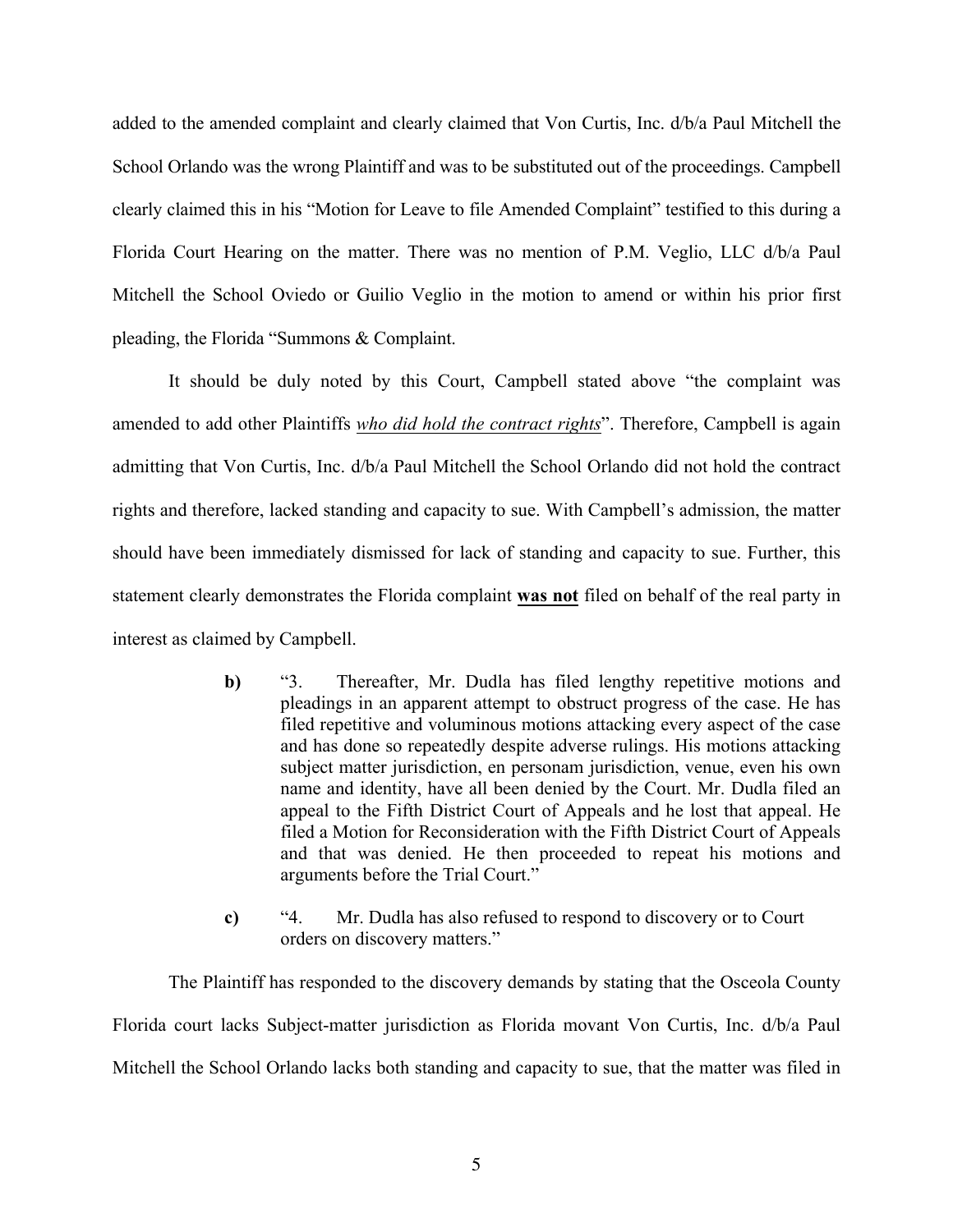the wrong county court venue as none of the parties reside in Osceola County, no work was performed by Plaintiff in Osceola County and because of the "Indemnification Clause" of the contract in dispute. The Osceola County Florida court also lacks en personam jurisdiction in the matter as Campbell never properly filed his Florida "Summons and Complaint" as there was no "Certificate of Service" affixed to the Florida "Complaint", there is no record of a "Return of Service" and "Affidavit of Service" filed with the Osceola County court Clerk's Office as required by law and the Plaintiff was not served according to either Florida or New York State Law. The Plaintiff, on numerous times, demanded an "Evidentiary Hearing" on these issues, which have been summarily denied by both Florida judiciary, Judge Polodna and Judge Jordan.

It should be further noted by this Court, that on March  $25<sup>th</sup>$ , 2013, the Plaintiff filed a Federal Diversity of Citizenship 28 U.S.C. §1332 Complaint naming Giulio Veglio, P.M. Veglio, LLC, Von Curtis, Inc. d/b/a Paul Mitchell the School Orlando and Winn Claybaugh as Defendant's within the action. This was prior to Campbell's "Motion for Leave to File Amended Complaint" was illegally heard on April  $1<sup>st</sup>$ , 2013, the Osceola County Florida court order granting his motion being executed by Judge Polodna on April  $10<sup>th</sup>$ , 2013 and Campbell improperly officially filing and substitute serving his Amended Complaint on April  $29<sup>th</sup>$ , 2013.

Giulio Veglio and P.M. Veglio, LLC could not have been added to Campbell's initial "Complaint" of his "Amended Complaint" as they were already named within a pending Federal action with similar subject-matter to that of the Florida complaint. This would create a conflict of interest between the (2) two actions.

More importantly, Giulio Veglio and P.M. Veglio, LLC could not be added to the Florida action as Campbell never mentioned either one of them in his motion to amend or in his proposed amended complaint. They were added by Judge Jordan by judicial fiat without any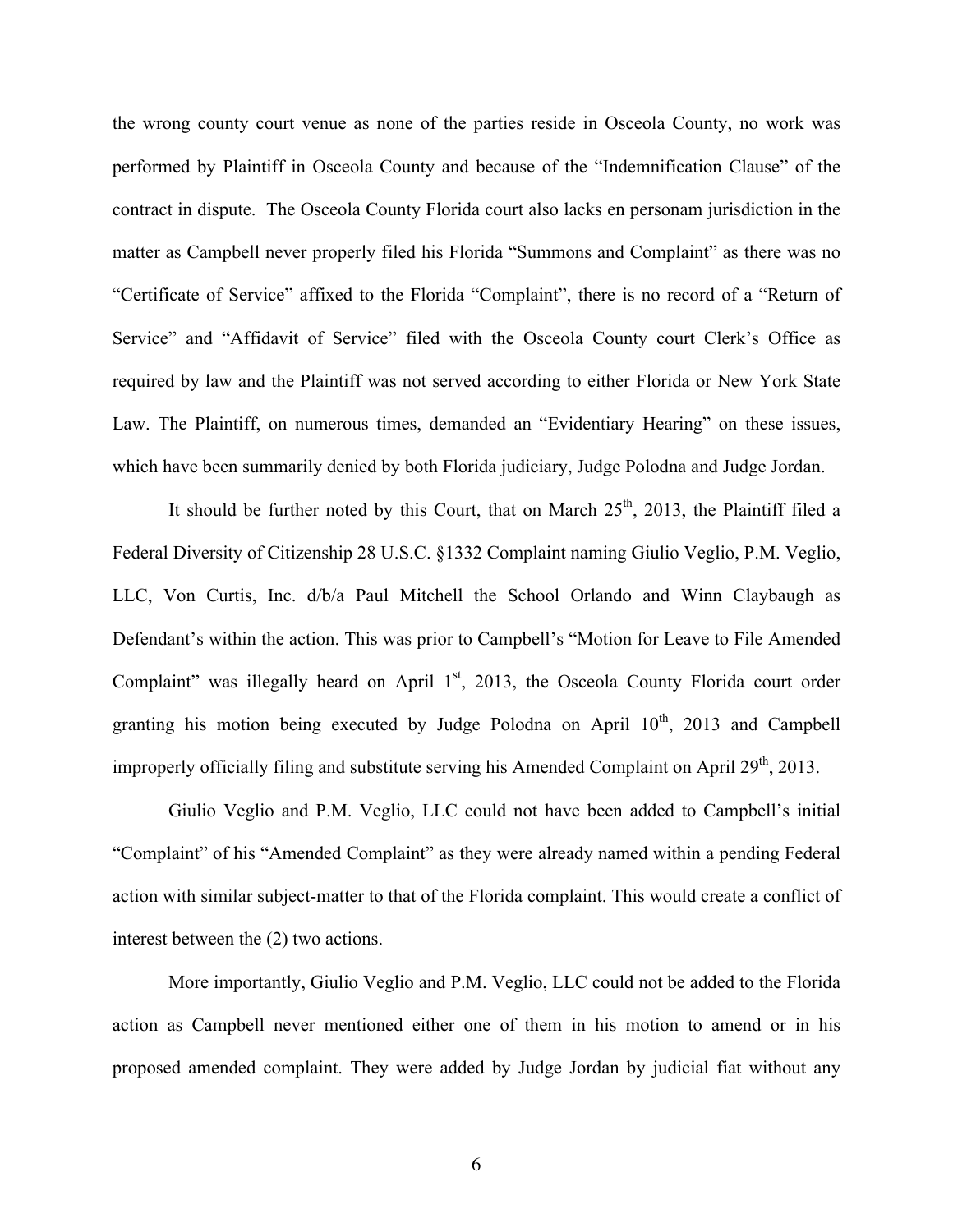notice or notice of motion to do so before the Florida court. In doing so, the Florida court unduly prejudiced the Plaintiff as he was not allowed the ability to respond.

Furthermore, it should be noted by this Court, that because the State and Federal court have concurrent jurisdiction in a case involving the same parties and the same subject-matter, *a subsequently filed state court action should be stayed* until final disposition of the previously filed Federal action. Therefore, none of the movant parties in the Florida action were entitled to any discovery until a final disposition of the Federal matter had taken place as the Florida action should have been stayed.

It should be duly noted by this Court that Campbell and CBS as well as Florida Judge Polodna were well aware that the Plaintiff's Federal Diversity of Citizenship 28 U.S.C. §1332 Complaint existed as the issue was brought up Campbell during the June  $11<sup>th</sup>$ , 2013 Florida Plaintiff's Hearing to have the Florida action dismissed. **(See Plaintiff's Complaint PCC Exhibit 28, Page 12, Lines 6 - 10)**

Further, in regards to Subject-matter jurisdiction of the Osceola County Florida court, it was the responsibility of Campbell to demonstrate, document and prove that the Osceola County Florida court had been conferred Subject-matter jurisdiction over the controverted issues and Personal jurisdiction over the Plaintiff once the Plaintiff raised and disputed these issues in his answering papers. It was the responsibility of the Osceola County Florida court to evoke Campbell to specifically address each and every one of these issues and finally address each and every one of these issues in a proper decision on the record. This never occurred and Counsel Bernstein has not refuted this within his pleadings.

If the Florida court had both Subject-matter jurisdiction and Personal jurisdiction, all of the Defendants and their attorneys in this instant action would have clearly pointed this out and fully documented that the Osceola County Florida court had been conferred all jurisdictions.

7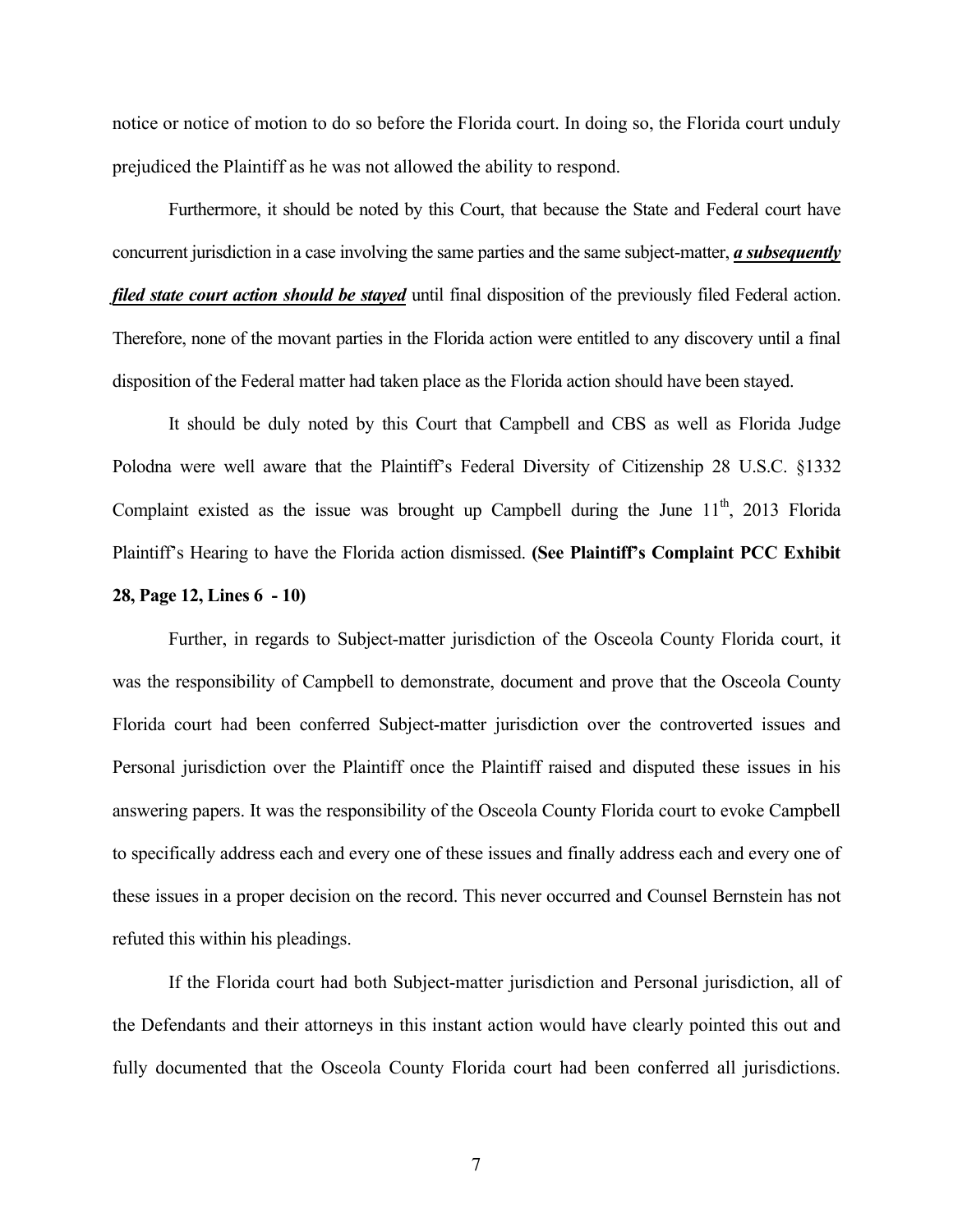Instead, they are asking this Court to do what they have done, ignore all of the controverted issues pertaining to Subject-matter jurisdiction and Personal jurisdiction.

This Court should take Judicial Notice, Campbell states, "that Plaintiff raised the issues of Subject-matter jurisdiction and en Person am jurisdiction, venue, even his own name and identity, have all been denied by the Court". The Plaintiff emphatically denies this to be true as they have never been ever addressed within any Florida order and therefore were never denied. They have been ignored by both Campbell and the Florida court. There is not one Florida court order addressing any of these issues and counsel for Campbell and CBS has not attached one Florida court order that addresses these issues and documents these issues were denied.

The Plaintiff is attaching each and every Florida court order issued by Judge Polodna, Judge Jordan and the  $5<sup>th</sup>$  DCA which clearly demonstrates that these issues of; Standing and Capacity to sue, Subject-matter jurisdiction, Improper County court Venue, Personal jurisdiction and the "Indemnity Clause" found within the Contract in dispute have not been addressed and have been ignored by Defendants Campbell, CBS and the Osceola County Florida court. The following Florida court Orders are annexed as exhibits chronologically and herein are made part of:

- **Exhibit 02** Florida Judge Polodna Order dated 03/22/2013 Granting of the Withdrawal by Caren Skyversky Attorney for Florida Plaintiff
- **Exhibit 03** Florida Judge Polodna Order dated 04/17/2013 Granting of Florida Plaintiff's Motion for Leave to Amend Denying Defendant's (Plaintiff herein) Motion
- **Exhibit 04** Florida Judge Polodna Order dated 06/25/2013 Denying of Florida Defendant's (Plaintiff herein) Motion to Dismiss
- **Exhibit 05** Florida 5<sup>th</sup> District Court of Appeals Order dated 08/29/2013 Denying of Petitioner's (Plaintiff herein) Writ of Prohibition
- **Exhibit 06** Florida 5<sup>th</sup> District Court of Appeals Order dated 09/10/2013 Denying of Petitioner's (Plaintiff herein) Clarification Rehearing-Request for Opinion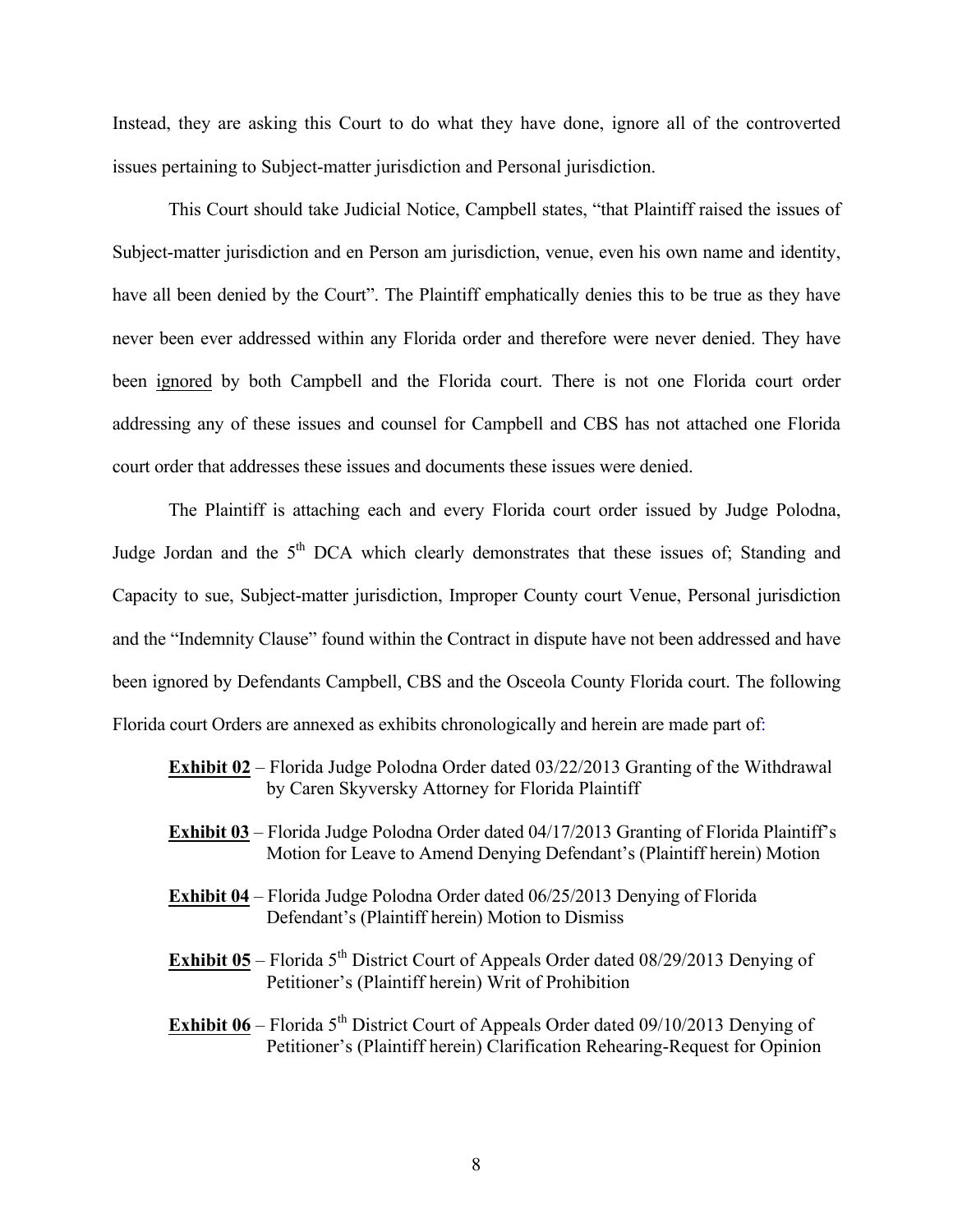- **Exhibit 07** Florida Judge Polodna Order dated 12/23/2013 Granting of Florida Plaintiff's Motion to Compel
- **Exhibit 08** Florida Judge Polodna Order dated 01/29/2014 Granting Disqualification
- **Exhibit 09** Florida Administrative Judge Order of Re-Assignment dated 01/30/2014 to Judge John E. Jordan
- **Exhibit 10** Florida Judge Jordan Order dated 02/05/2014 Setting of Case Management-Conference and Telephonic appearance at future Hearings
- **Exhibit 11** Florida Judge Jordan Order dated 03/13/2014 Denying of Florida Defendant's (Plaintiff herein) Motion for Reconsideration, Vacate of Previous Orders and Dismissing the Case
- **Exhibit 12** Florida Judge Jordan Order dated 04/14/2014 Granting of Florida Plaintiff's Order To Show Cause & Defaulting of Defendant (Plaintiff herein)
- **Exhibit 13** Florida Judge Jordan Order dated 04/14/2014 Order as to the Style of the Case
- **Exhibit 14** Florida Judge Jordan Order dated 04/25/2014 Denying of Florida Defendant's (Plaintiff herein) Motion for Disqualification/Recusal of Florid Trial Judge
- **Exhibit 15** Florida Judge Jordan Order dated 05/19/2014 Granting of Florida Defendant's (Plaintiff herein) Alleged Motion to Reset Hearing
- **Exhibit 16** Florida Judge Jordan Order dated 06/19/2014 Denying of Florida Defendant's (Plaintiff herein) Motion to Strike
- **Exhibit 17** Florida Judge Jordan Order dated 08/08/2014 Amended Uniform Order setting Case for Jury Trial; Pre-Trial Conference and Requiring Pre-Trial matters to be completed.
	- **d)** "5. On December 12, 2012 I served a request for production and interrogatories upon Mr. Dudla. He never directly objected or responded to that discovery but in one unrelated pleading he made a comment appearing to be an objection to the discovery, so I treated that as an objection to the discovery."

"6. On April 17, 2013 I served a second set of discovery that cured the "objections" raised by Mr. Dudla. That discovery was a set of interrogatories and a request for production served on behalf of one of the Plaintiffs. Mr.Dudla ignored that discovery and never responded in any fashion in any paper or message."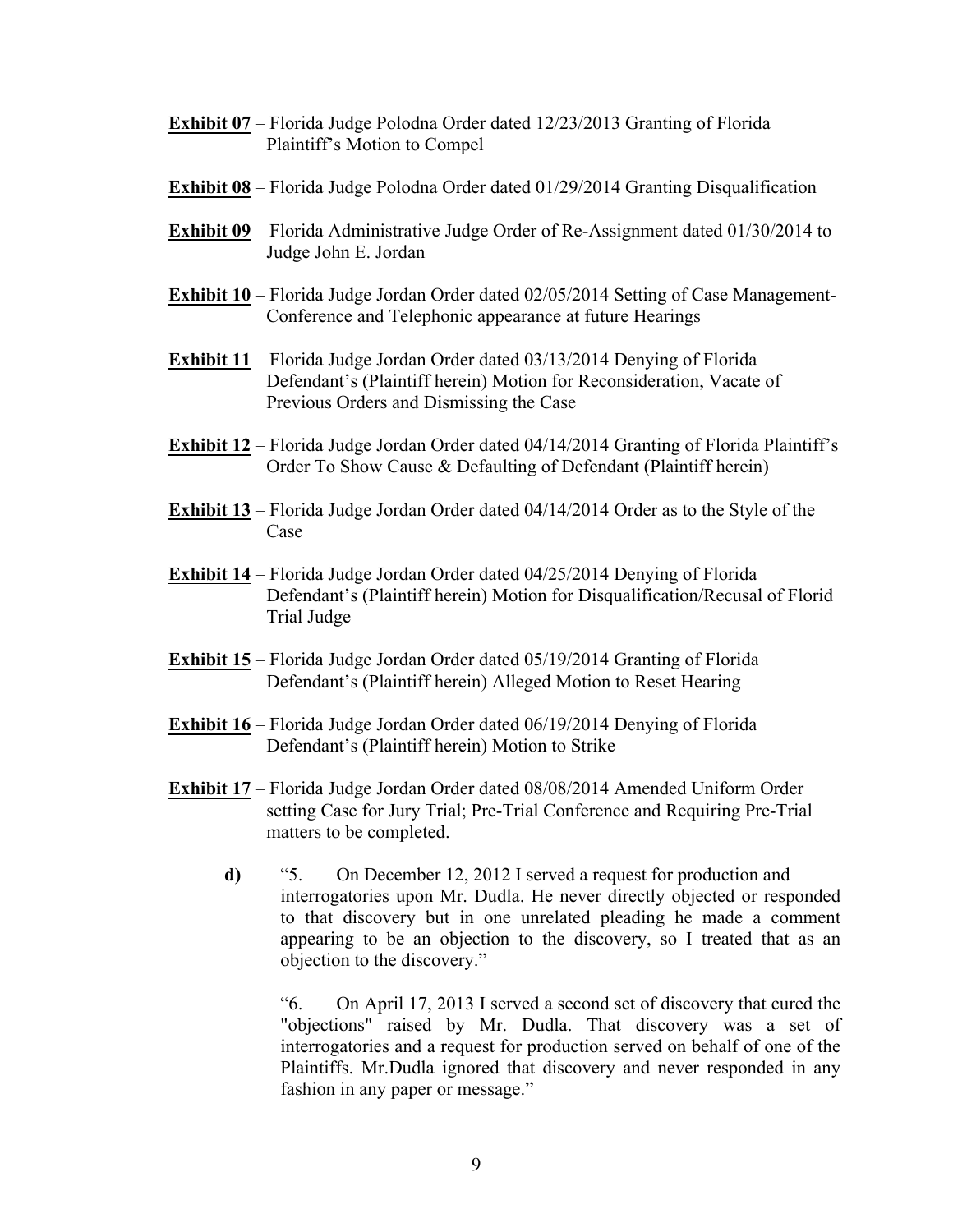"7. On October 8, 2013 I served an additional request for production upon Mr. Dudla. He responded to that discovery with note objections, all consisting of the same objection: **Alleged named Defendant's Answer:** Not Applicable. Plaintiff Von Curtis, Inc. does not have and has not a Contract Agreement or an Assigned Contract Agreement by and between the named Defendant and therefore lacks standing, the capacity to sue and is not entitled to the information requested."

Campbell complains about the Plaintiff not responding to his discovery demands but

contradicts himself as documented by Campbell in both item 5 and 7. On one hand he states that the Plaintiff never directly objected or responded to that discovery. Then he turns around and states that the Plaintiff did appear to make an objection to the discovery and Campbell "treated that as an objection to the discovery". Campbell then states that he made a second set of "Discovery" on behalf of one of the alleged Plaintiff's, not defining who, saying that it was to cure the Defendant's (Plaintiff herein) **objections** made regarding the first set of Discovery. This was again, after Campbell clearly stated that the Plaintiff hadn't made any objections or responses to the first set of "Discovery".

The Court should take Judicial Notice, Campbell has openly admitted now (4) four times that the sole movant to the Florida proceedings, Von Curtis, Inc. d/b/a Paul Mitchell the School Orlando was the wrong Plaintiff to the proceedings. His admissions can be found within his "Motion for Leave to File Amended Complaint", his testimony on the record in an open Florida court hearing, a Federal Affidavit made part of the Record in the Plaintiff's "Diversity of Citizenship 28 U.S.C. §1332 Complaint" and now this current Affidavit on his behalf. Campbell by way of his admissions has clearly addressed the issue of Von Curtis, Inc. d/b/a Paul Mitchell the School Orlando not having both standing and capacity to sue. More importantly to be noted by this Court is the fact that Von Curtis, Inc. d/b/a Paul Mitchell the School Orlando was the only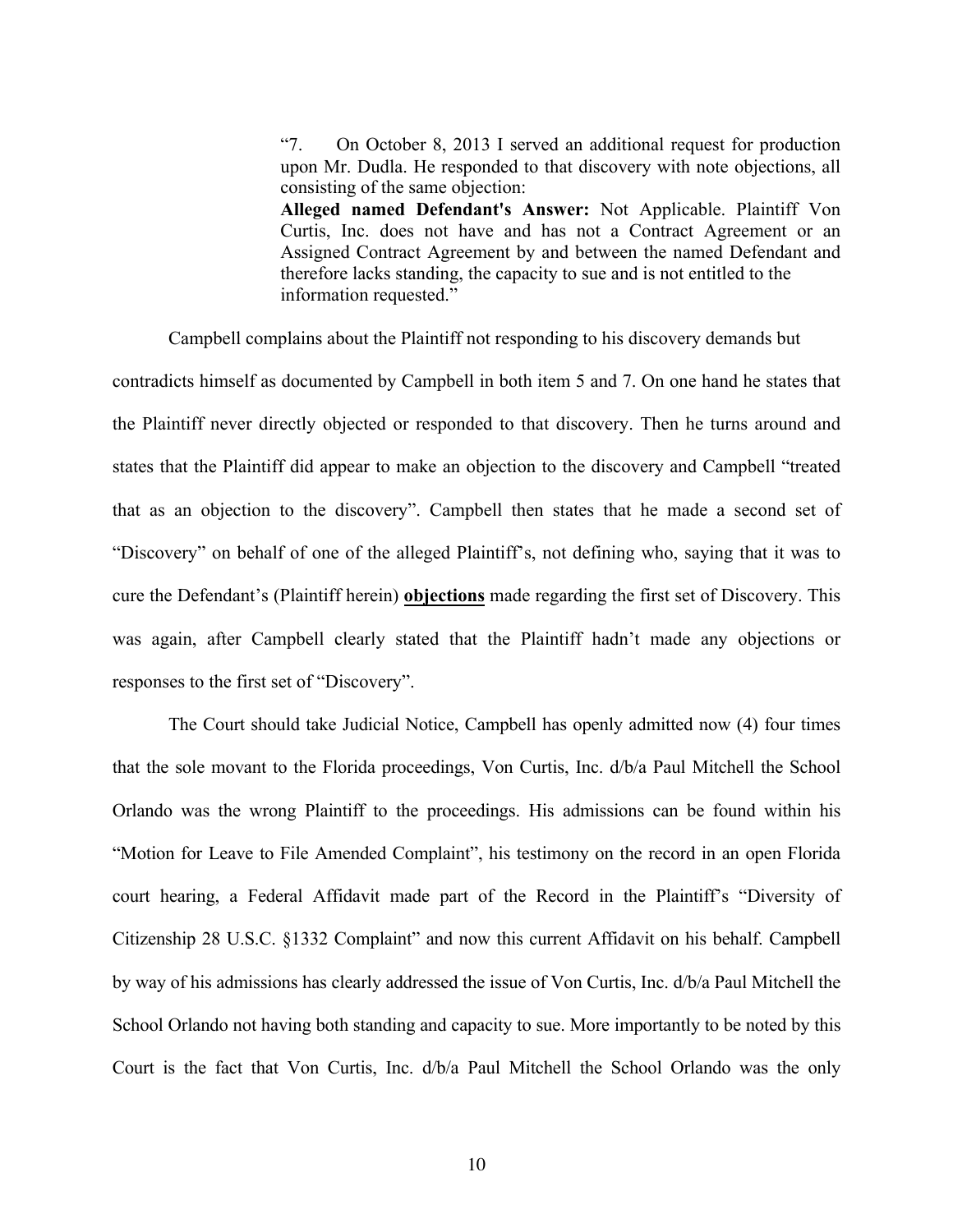identified captioned Plaintiff on any of the discovery demands made by Campbell. Further, Campbell was restricted by Case Law from using Giulio Veglio and P.M. Veglio, LLC as they were named Defendant's within the Plaintiff's "Diversity of Citizenship 28 U.S.C. §1332 Complaint" that was filed weeks prior to Campbell's Florida "Motion for Leave to File Amended Complaint" was heard, granted and improperly substitute served and was not properly filed or served within the time requirements required by the Florida court Order granting the motion to amend the complaint.

Campbell is painting a canvas of misleading falsehoods to this Court as he knows full well that Von Curtis, Inc.  $d/b/a$  Paul Mitchell the School Orlando was never entitled to any "Discovery" as Von Curtis, Inc. d/b/a Paul Mitchell the School Orlando had no standing nor capacity to sue in the Florida action. That Giulio Veglio and P.M. Veglio, LLC were never granted permission by the Florida court to be added to the illegal complaint and that they could not have been added as they were already named as Defendant's within a prior ongoing Federal proceeding that contained similar subject-matter as the Florida action.

Furthermore, Campbell has refused to document, demonstrate and prove that both Judge Polodna and Judge Jordan and the Osceola County Florida court had been conferred Subjectmatter jurisdiction over the controverted issues and Personal jurisdiction over the Plaintiff as required by law.

> **e)** "8. Despite the objection, that discovery **was not filed or served** on behalf of Plaintiff Von Curtis, Inc. and it is hardly appropriate for Mr. Dudla to refer to himself as an alleged Defendant."

Clearly Campbell states "that discovery was **not filed or served** on behalf of **Plaintiff** Von Curtis, Inc." The critical question before this Court, then on whose behalf was it filed and served? Especially since Campbell does not state who. The only sole movant Florida Plaintiff captioned or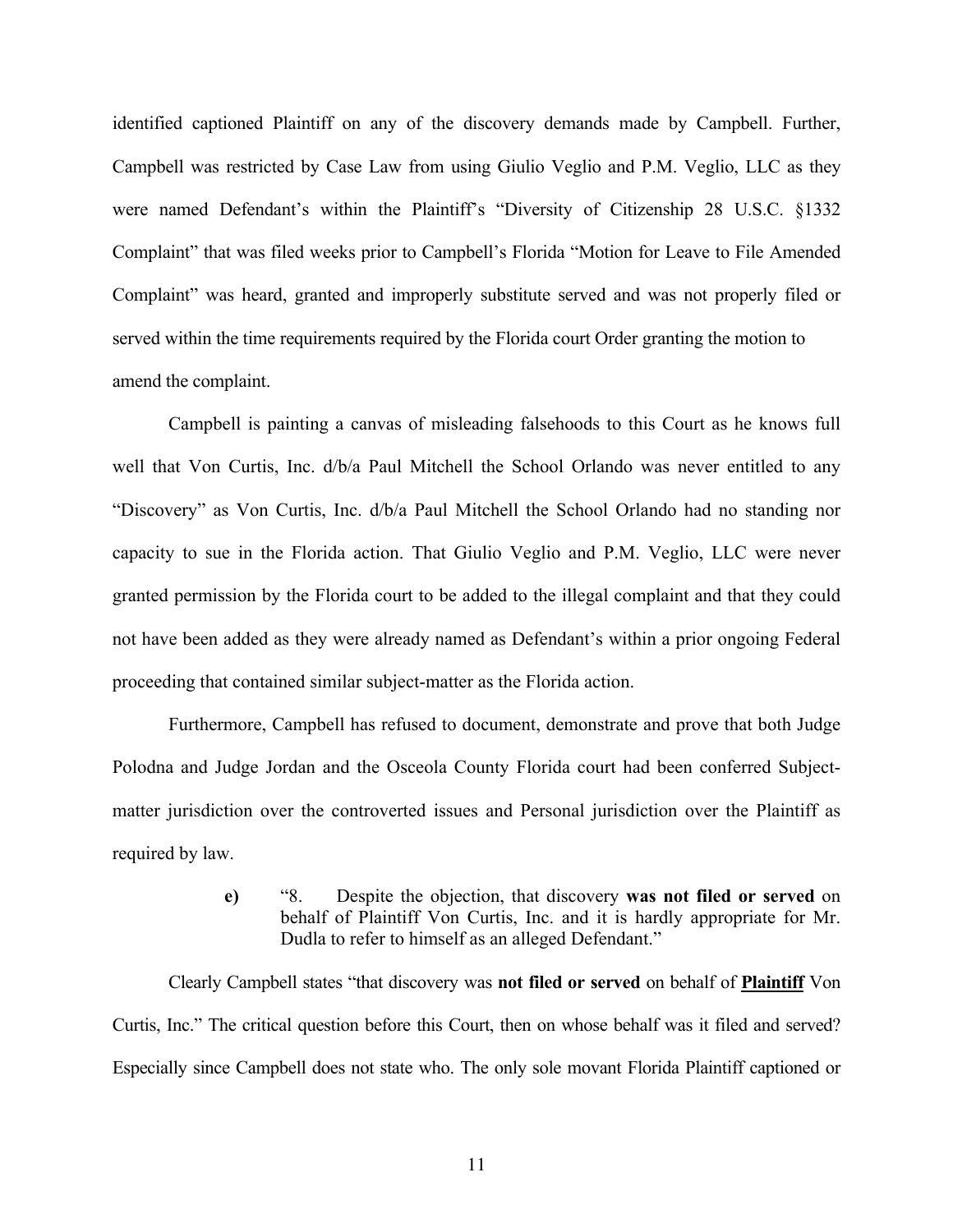referred to on the discovery demands was Von Curtis, Inc. d/b/a Paul Mitchell the School Orlando as Plaintiff. The Plaintiff herein had no contract or dealing with Von Curtis, Inc. d/b/a Paul Mitchell the School Orlando. The Plaintiff had no other legal way of responding to the discovery demands made on behalf of this Florida named movant. Campbell failed to state, list or name any other party to the Discovery Demands, other than the sole captioned party of Von Curtis, Inc. d/b/a Paul Mitchell the School Orlando on two out of the three requests for "Discovery". Only one "Discovery Demand" mentions Giulio Veglio and P.M. Veglio, as Plaintiffs within the document but not within the caption as that names Von Curtis, Inc. d/b/a Paul Mitchell the School Orlando as the Plaintiff (noted singular). This demand for discovery could not be issued as Giulio Veglio and P.M. Veglio, LLC were never granted permission by the Florida court to be added to the illegal complaint and that they could not have been added as they were already named as Defendant's within a prior ongoing Federal proceeding that contained similar Subject-matter as the Florida action.

Attached as **Exhibits 18 thru 21** are the discovery demands by Campbell which only list one Plaintiff, Von Curtis, Inc. d/b/a Paul Mitchell the School Orlando and Plaintiff is clearly singular.

> **f)** "9. A Motion to Compel was filed, a hearing set and argued on December 16, 2013 and an Order was entered on December 23, 2013 giving Mr. Dudla ten (10) days to properly respond to discovery. A copy of that Order is attached hereto as Exhibit 1.

Rather than comply, Mr. Dudla filed a Motion seeking the disqualification of Judge Polodna arguing among other things that Judge Polodna had committed treason in his actions in the case."

This Court should take notice that Campbell willfully neglects and fails to mention that the Plaintiff's motion also included the fact that Judge Polodna lacked Subject-matter jurisdiction to hear the controverted issues and Personal jurisdiction over the Plaintiff. Judge Polodna clearly recused himself as he was fully aware that he was prejudiced against the Plaintiff and lacked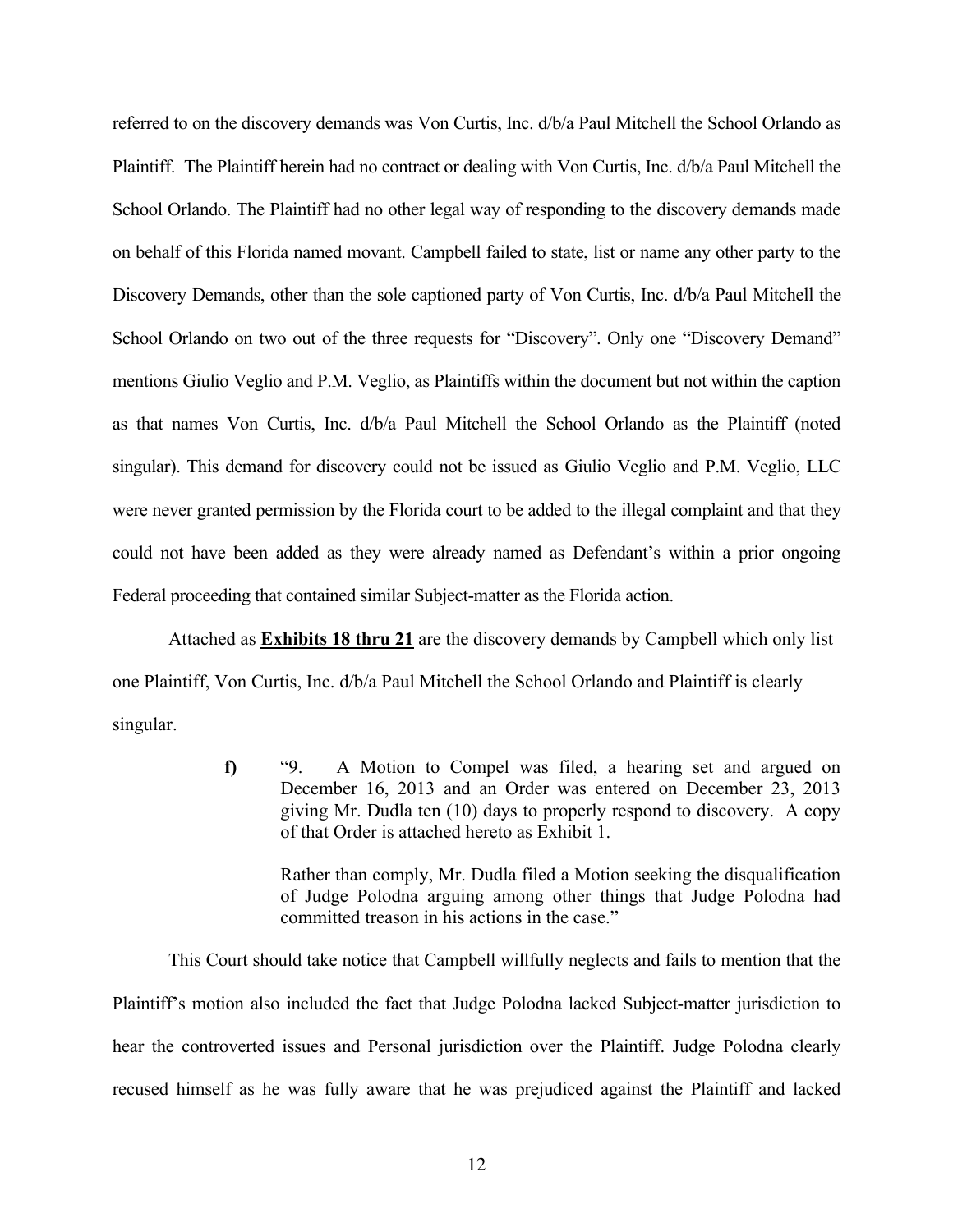Subject-matter jurisdiction and Personal jurisdiction. Further, Campbell fails to state that the Plaintiff at the beginning of the aforementioned proceeding demanded from Judge Polodna an "Evidentiary Hearing" on several key critical issues that pertained to Subject-matter jurisdiction and Personal jurisdiction. That Judge Polodna was obligated by law to evoke such a hearing once the issues were raised by a non-moving party. That Judge Polodna clearly knew that a motion for such was before him. The Judge Polodna clearly ignored the pleading altogether and because the Judge did so the Plaintiff made an oral attempt on the Record, during the aforementioned proceeding, to have the Florida Trial Judge recused and at that moment Judge Polodna abruptly closed the proceedings. This was clearly recorded by a Florida court Reporter that was present at the proceeding. **(See Complaint PCC Exhibit 31)**

Again, Judge Polodna refused to address any of the critical key issues concerning Subjectmatter jurisdiction, Personal jurisdiction, Improper Florida County court venue, the Florida movant's lack of standing and capacity to sue and failure to enforce an "Indemnification Clause" within the Contract in dispute that were all raised by the Plaintiff in all of his court filings.

> **g.** "10. Florida's Rules of Judicial Administration are liberal on the first Motion for Disqualification filed by a party and Judge Polodna ruled that he would disqualify himself upon the bare allegations without commenting or ruling upon their falsity. Thereafter the case was assigned to Judge Jordan."

Judge Polodna did not rule on or comment on Plaintiff's allegations because Judge Polodna knew they were all true and that he had no authority in the matter and that Campbell's complaint was filed in the wrong Florida County in addition to all of the other documentation about the Florida court lacking Subject-matter and Personal jurisdiction. If he could have refuted Plaintiff's documentation to these issues, Judge Polodna would have done so and yet he did not. This Court is well aware that in the motions presented by and on behalf of Osceola County and the State of Florida, neither has claimed or documented that Judge Polodna or Judge Jordan had been conferred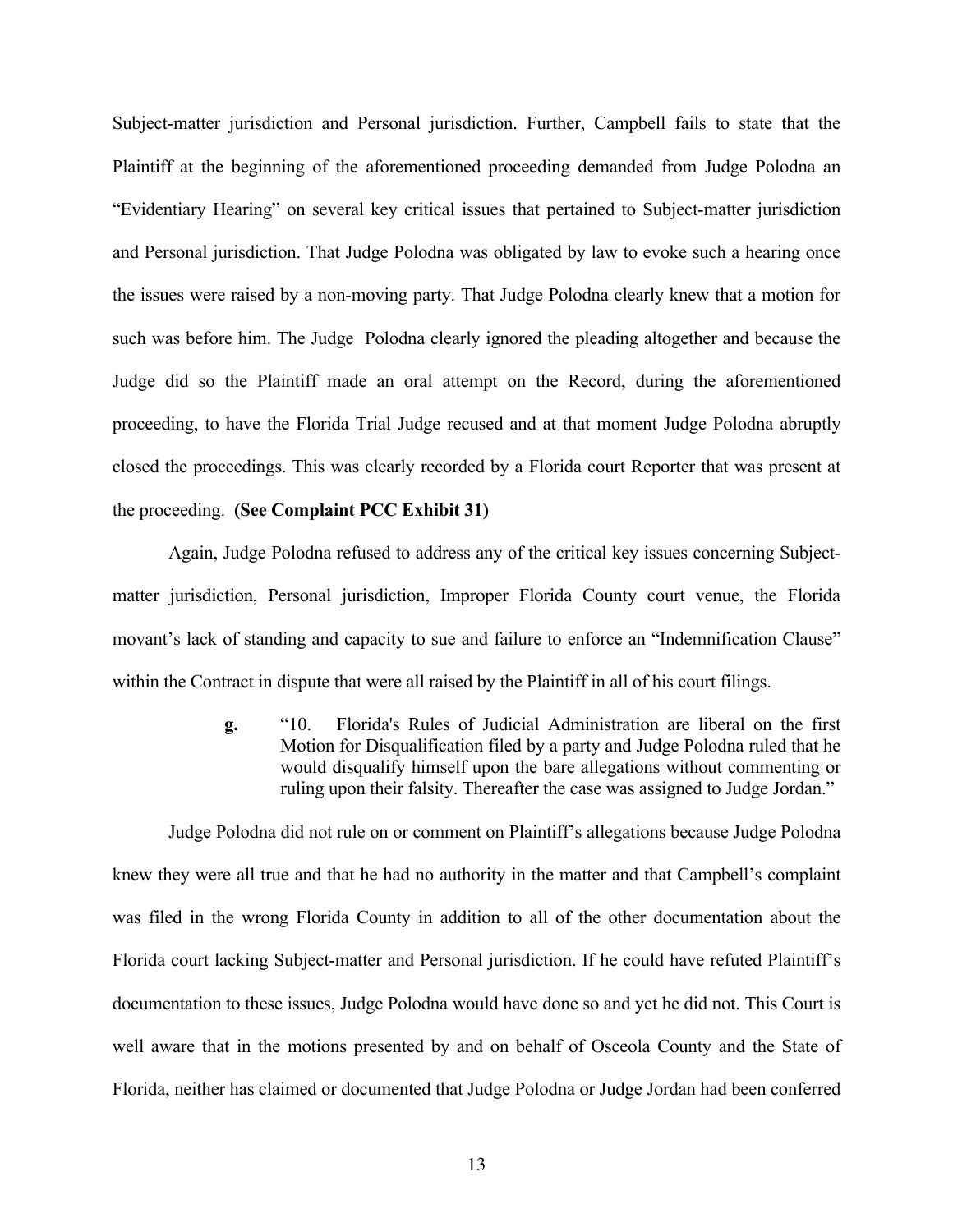Subject- matter jurisdiction over the controverted issues or Personal jurisdiction over the Plaintiff in the Florida matter. They have not refuted any of the Plaintiff's allegations or documentation that clearly demonstrates they were acting in complete absence of all jurisdictions. The same is true with this motion by Counsel Bernstein.

> **h)** "10. Mr. Dudla then filed a Motion seeking to have Judge Jordan reconsider every ruling during the case by Judge Polodna. That motion was properly denied as well."

Judge Jordan dismissed the Plaintiff's motion with a simple denial in violation of his Civil Right to an accurate and proper Decision on the Record. There were no Findings of Fact or Conclusions of Law within the aforementioned Florida Order. Not one issue concerning Subjectmatter jurisdiction, Personal jurisdiction, Improper Florida County court venue, the Florida movant's lack of standing and capacity to sue, failure to enforce an "Indemnification Clause" found within the Contract in dispute nor any other issue raised by the Plaintiff was addressed within said Florida court order. This was purposely and willfully done in order to prevent the Plaintiff from appealing the ruling as there were no legal issues addressed by Judge Jordan for the Florida Appellate court to rule on or review. **(See Copy of Order Annexed as Exhibit 11)**

> **i)** "12. In a later hearing Judge Jordan considered the December Order compelling discovery Mr. Dudla had chosen to ignore. I filed a Motion for an Order to Show Cause and in response Mr. Dudla did file an "affidavit" and a response that repeated many of the previously disposed of objections and motions."

Plaintiff's motions and objections were all ignored and were never addressed by the Florida court in any Florida court order, even though the Court was mandated and required by law to address the issues of Subject-matter jurisdiction and Personal jurisdiction and Campbell was mandated and required by law to document, demonstrate and prove that Subject-matter jurisdiction and Personal jurisdiction were conferred to the Osceola County Florida court when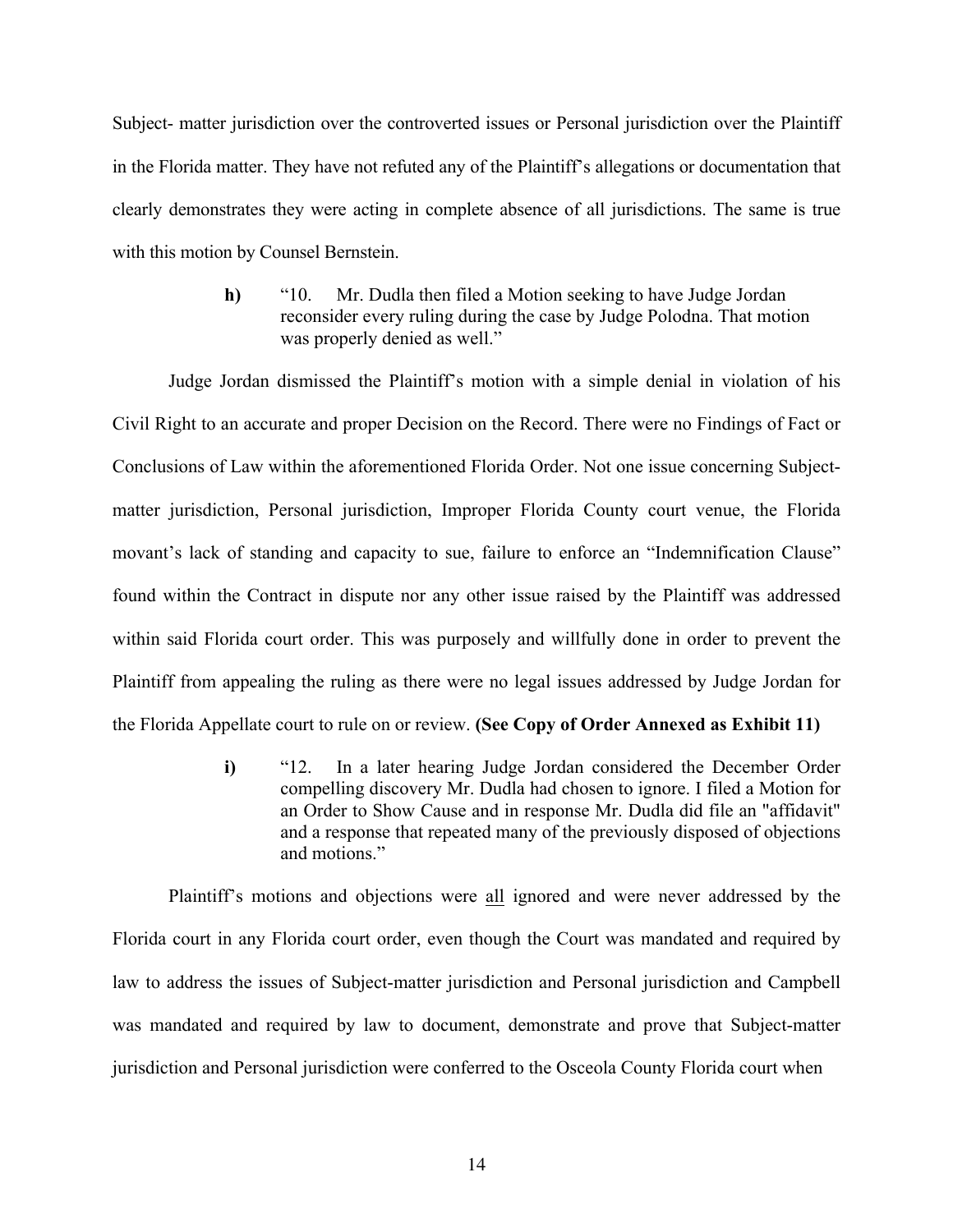these controverted issues were raised by the Plaintiff.

**j)** "13. Mr. Dudla did raise a new objection complaining that he was being denied due process and that the hearings were "ex parte" because he was not allowed to attend hearings telephonically. I responded to him by email that the hearings were not ex parte, he could attend live or have counsel attend. He also complained that he was denied due process because the hearings were not reported. I informed him by email that he could at his own expense have a court reporter attend."

Campbell's aforementioned statement(s) clearly misconstrues the Plaintiff's allegations and clearly are misleading in that Campbell neglects to inform this Court that he never once responded to any of the Plaintiff's opposing pleadings prior to a hearing. He never once refuted nor denied any of the Plaintiffs' opposing argument(s). He never informed the Plaintiff of the material substance of his argument(s) or evidence that he intended to present to the Florida court on the date of the hearings. Campbell did in fact present findings and facts that were outside of motions presented to the Florida court and openly admitted to doing so on the record. He also openly has admitted to presenting additional oral motions to the Florida court without formally noticing the Plaintiff. Because the Plaintiff was not present to these proceedings he was incapable of redress to the aforementioned. The Florida Court and the Campbell are required by law to provide such to the Plaintiff in a good faith effort in order to prevent the appearance of impropriety by way of Ex Parte communications. This never occurred during any hearing that the Plaintiff was appearing by way of "Memorandum of Law" lieu of his personal appearance. Campbell and Judge Jordan took advantage of the Plaintiff's non-appearance status and entered non noticed Motions and creating orders that clearly prejudiced the Plaintiff's defenses during the hearings. Campbell was clearly provided, by both Judge Polodna and Judge Jordan, a tactical advantage over the Plaintiff as he was clearly misinforming and hindering the Plaintiff from being able to present an appropriate defense against Campbell's motion(s). Plaintiff was never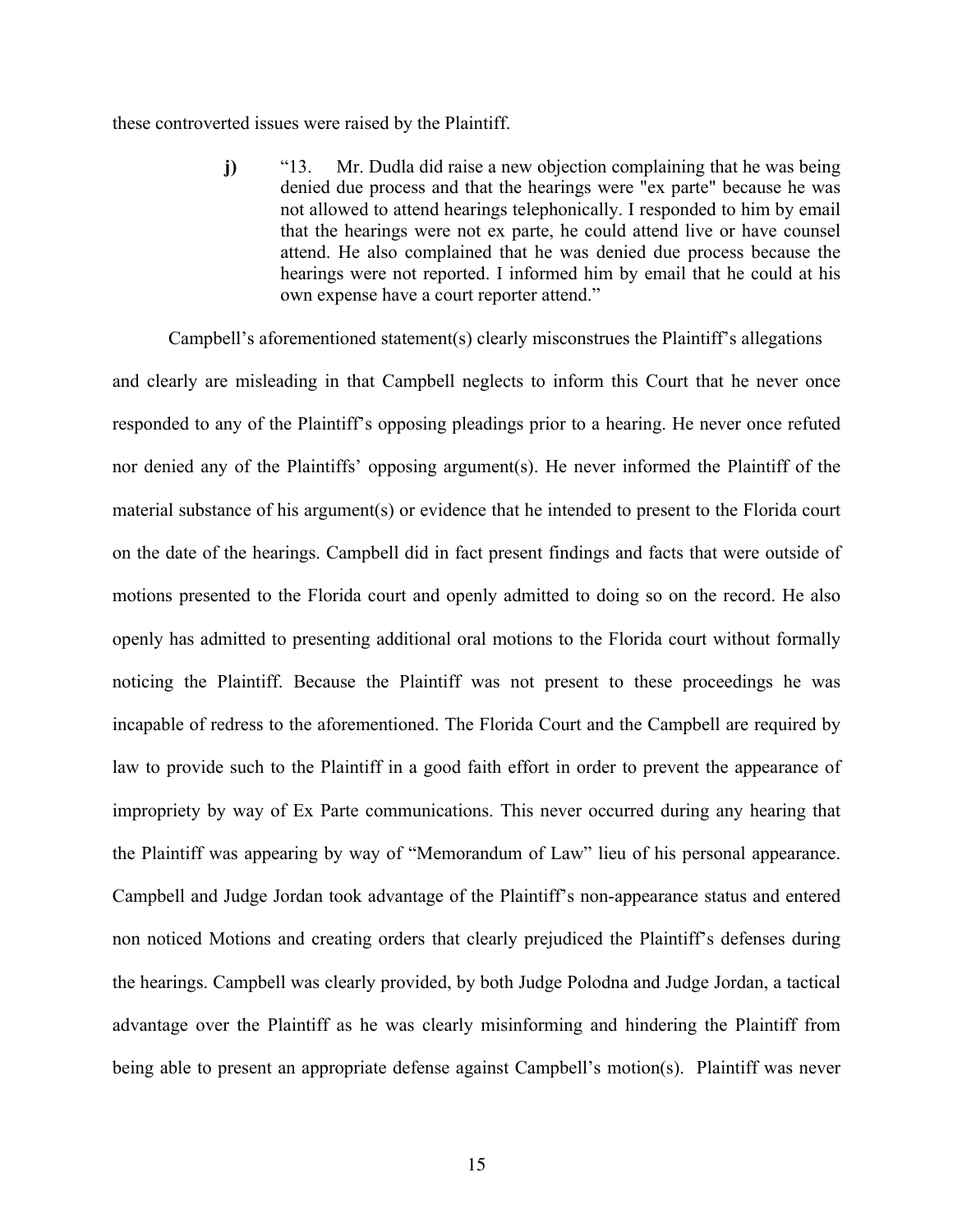informed by the Florida court of any material evidence entered or additional arguments made by Campbell that were not presented within his motions. The Plaintiff was never given the ability to redress such before an order of the court was executed and entered. That said orders were usually drafted or rendered by Campbell, executed and subscribed to by either Judge Polodna or Judge Jordan and entered with the clerk before the Plaintiff was given ample time for review.

Further, Plaintiff was in New York and the scheduled 15 minute hearings were being held in Florida. Plaintiff could neither afford to hire an attorney for a 15 minute hearing as an attorney would want a retainer for several thousands of dollars and Plaintiff could not afford to travel to Florida for a 15 minute hearing. Furthermore, if Plaintiff did attend the Florida court proceeding, the Florida court and Campbell have intimated, there was a very high chance the Plaintiff would have been arrested for the recording of phone conversations in New York which was perfectly legal under New York State law and Federal law. Further, the Court had no legal jurisdiction over the Plaintiff and has failed to document it did.

> **k)** "14. At the last hearing, held on April 8, 2014, after due notice and with an opportunity for Mr. Dudla to attend or have counsel appear, Judge Jordan entered a default after careful consideration of the facts. The facts that appeared to weigh most heavily were the refusal of Mr. Dudla to provide any discovery papers at all and the willfulness of that refusal. A copy of the order is attached hereto as Exhibit 2.

As clearly documented above, Plaintiff did not refuse to answer the discovery demands. Campbell's statement the Plaintiff never provided any discovery papers at all is clearly false as Campbell clearly admits the Plaintiff made objections and answered Interrogatory question, unfortunately not to Campbell's liking. The Plaintiff clearly stated that Von Curtis, Inc. d/b/a Paul Mitchell the School Orlando lacked both standing and capacity to sue which has never been addressed or refuted by the Florida court or Campbell. Further, Von Curtis, Inc. d/b/a Paul Mitchell the School Orlando is not entitled to any discovery documentation for this very fact.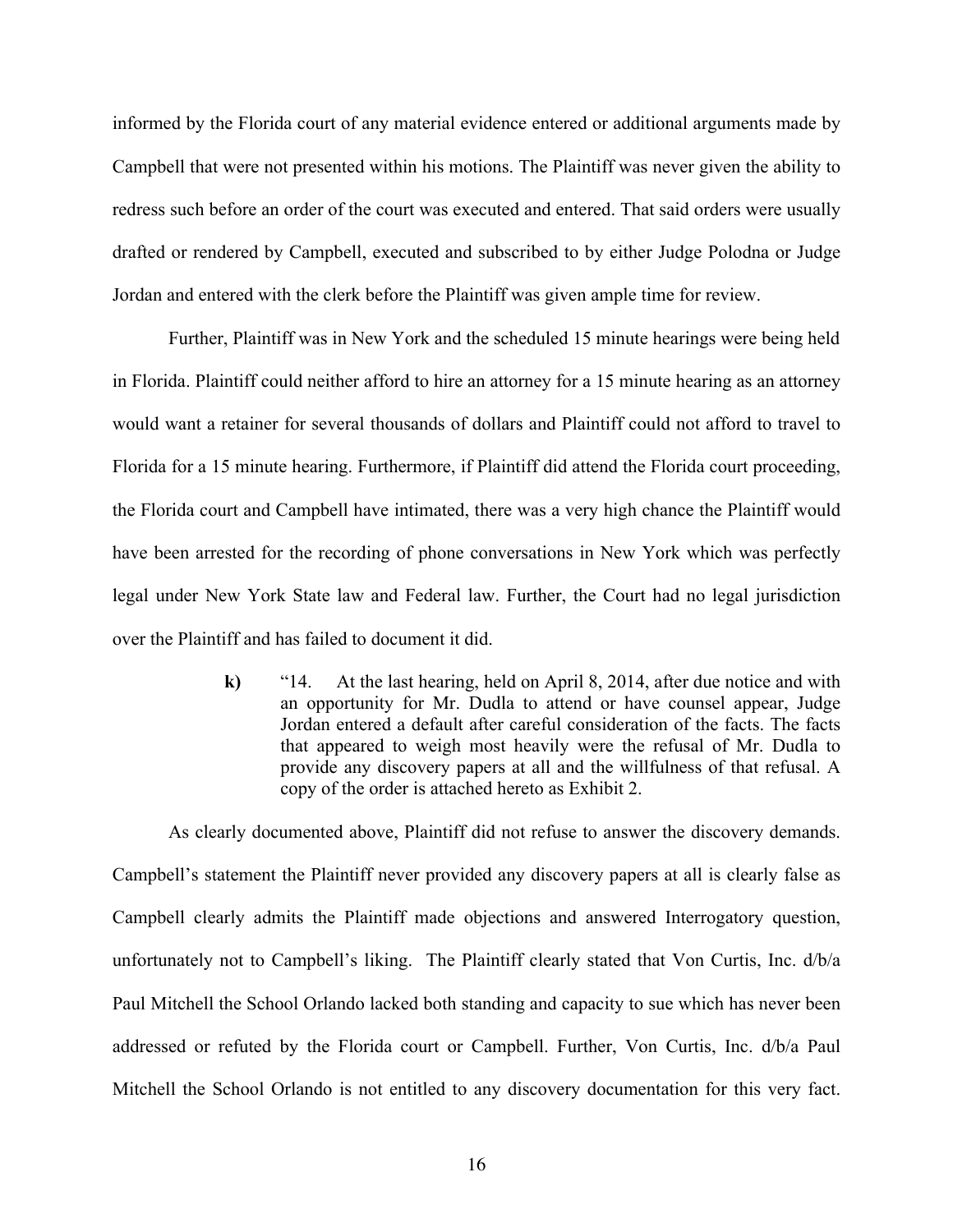Furthermore, P.M. Veglio, LLC and Guilio Veglio were not entitled to any discovery documentation as there was no mention of these parties within Campbell's "Motion for Leave to File Amended Complaint" nor in the proposed amended complaint. More importantly, at the time of Campbell's "Motion for Leave to File Amended Complaint" there was already an ongoing Federal action in New York against P.M. Veglio d/b/a Paul Mitchell the Scholl Oviedo, Guilio Veglio and Von Curtis, Inc. d/b/a Paul Mitchell the School Orlando which would have precedence over the Florida State action by way of Case Law and Campbell was made well aware of this as it was mentioned within Plaintiff's Florida pleadings.

**m)** "15. The case is being set for a trial on damages."

Campbell and Judge Jordan are going to hold a trial while refusing to document, demonstrate or prove that the Osceola County Florida Court has been conferred Subject-matter jurisdiction over the controverted issues and Personal jurisdiction over the Plaintiff. They intend to do so regardless and while this Federal proceeding is being heard. They intend to do so regardless of solidly based and sound founded facts, which have not ever been refuted, that clearly document and demonstrate that the Osceola County Florida court has no legal authority or jurisdiction to take any action in the Florida matter. Campbell and Jordan clearly know and are well aware that Judge Jordan is acting in complete absence of all jurisdictions.

> **n)** "16. The events which are the subject of this dispute all occurred in the Middle District of Florida, Orlando Division of the United States District Court which is in the areas near Orlando, Florida. The school is located there, the work Mr. Dudla himself did was done there, the subcontractors he hired worked there, the damages for the many things that did not work occurred there and the repairs and re-work that had to be done all occurred there"

The Plaintiff wishes it to made emphatically clear, he did not hire any subcontractors while in Florida.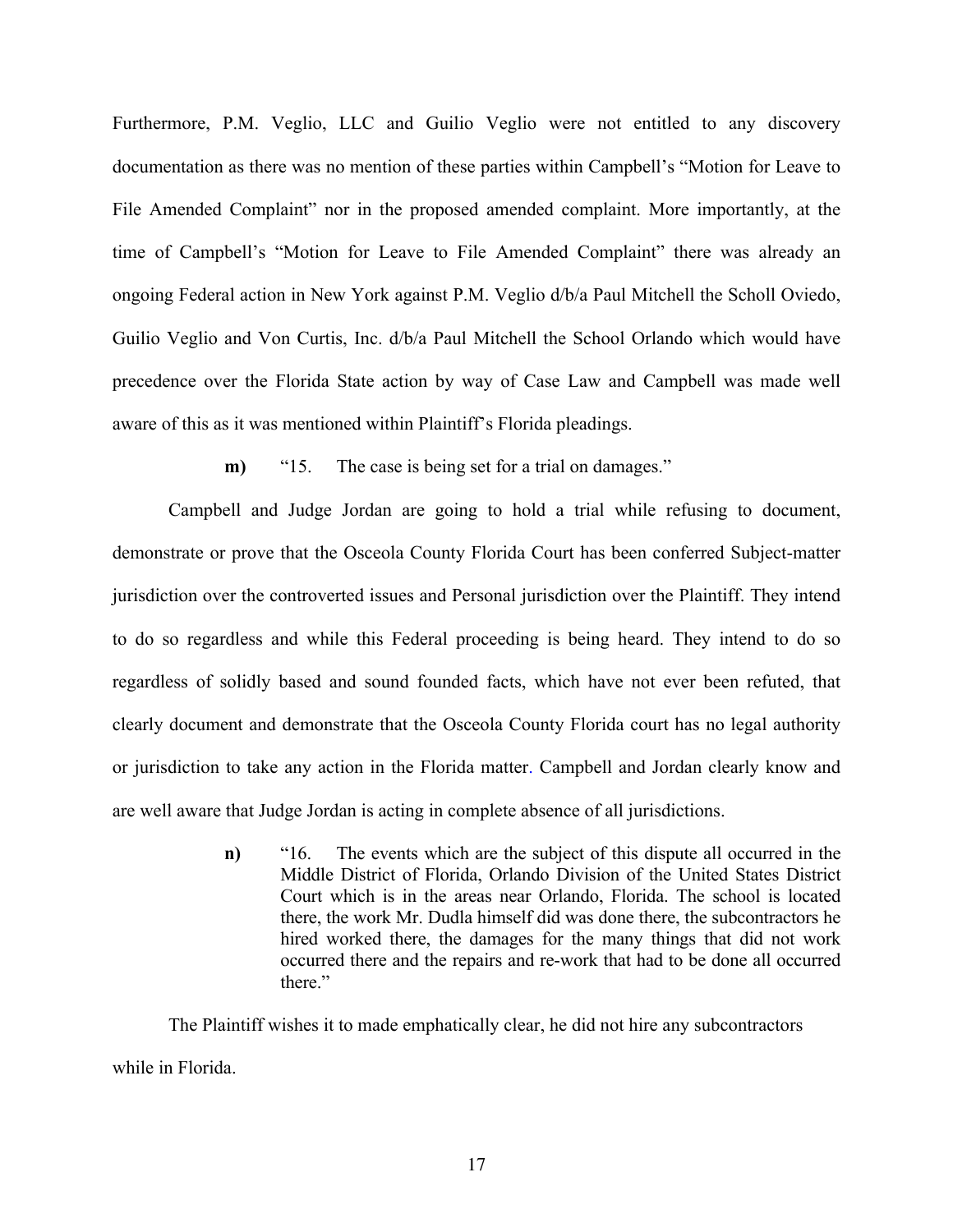This Court should not *sua sponte* dismiss this instant action for improper venue but in the alternative and in the interest of justice, this Court should, if the Court determines the Plaintiff filed his Federal Complaint in the wrong Federal District Court, transfer this Civil Action to the Florida Middle District Court as all Defendants reside in that district as required by Federal Case Law.

> **o)** "17. The expert hired to examine the nonfunctional computer system diagnosed and resolved the problems apparent at the time at the school in the Orlando area as including:"

This Court should duly note, if the court would review over the Contract in Dispute, the Court will clearly deduce the list of complained about items stated by Campbell were not the responsibility of the Plaintiff pursuant to the Contract in dispute. The Plaintiff was clearly only obligated to install the equipment, hardware, wiring and building materials specific to the project's Contract that is now in dispute. The Plaintiff was not required to hire or subcontract any personnel or services to do any programming of any nature of the equipment or install any applications or programs required by the school nor was he required to activate, adjust, modify or initialize any preinstalled applications or programs by the manufacturers of the system's hardware equipment that the Plaintiff was hired to install. These elements were clearly the responsibility of the school to complete at their own behest. Further, the Plaintiff was owed substantial monetary compensation in the amount of \$96,198.32 plus interest for additional work rendered as part of and outside of the scope of the original contract agreement that Guilio Veglio was refusing to pay for in the so specified "Change Orders" that Giulio clearly requested and demanded the Plaintiff to complete such "Change Orders" before the completion of the original contract in dispute in violation of the existing contract agreement and therefore left the Plaintiff no other alternative but to stop work according to the contact as he was owed over \$96,198.32 plus interest.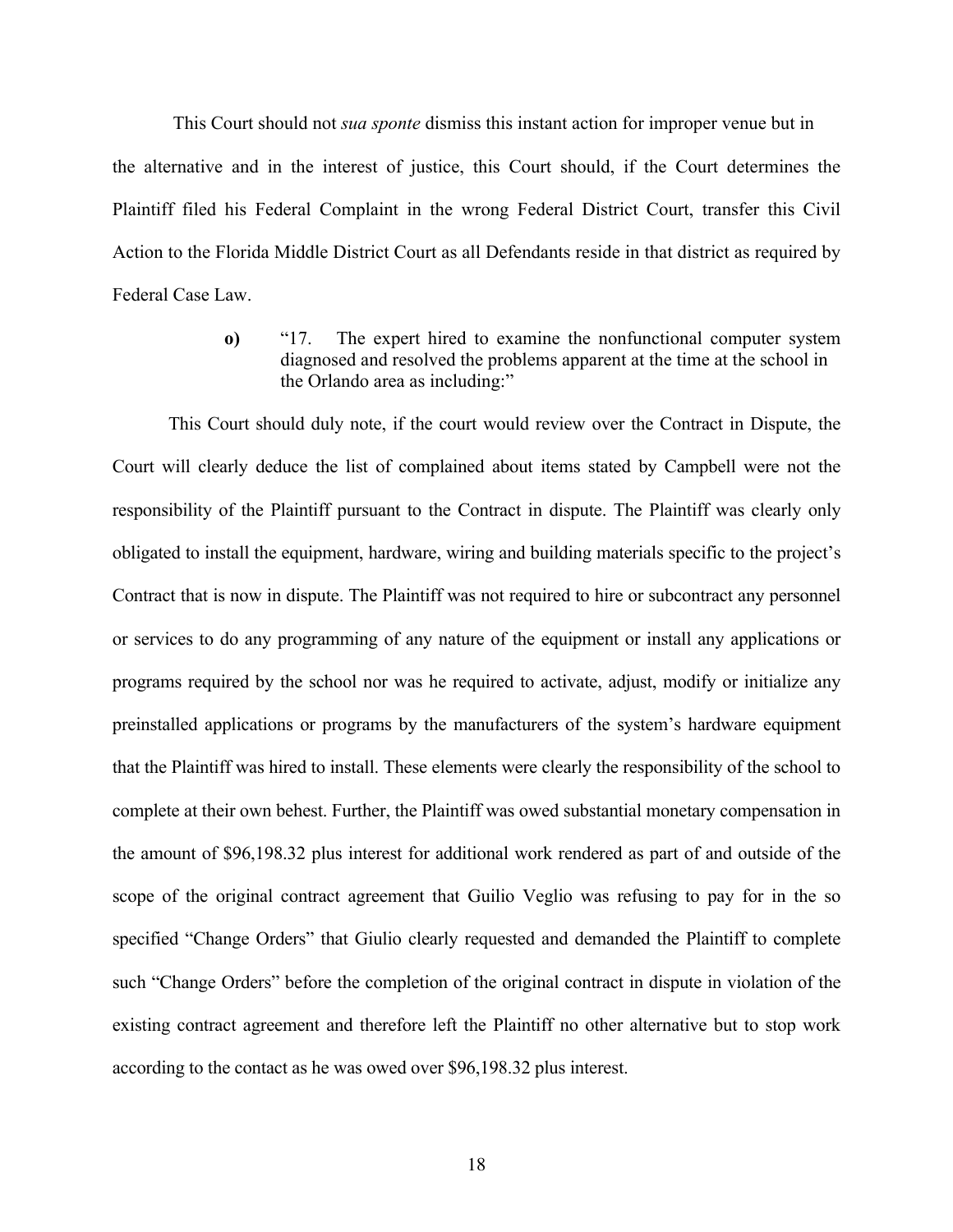6. On September  $9<sup>th</sup>$ , 2014 Mr. Campbell sent the following e-mail to the Plaintiff:

"Please review the orders denying your many motions. I will not take the time to point out the specific motions and orders, you have them. As I said, you do not understand subject matter jurisdiction under Florida law. I do not have to prove that, you have.

We will set the hearing at our convenience. You will receive the notice within a few days."

A copy of **Campbell's e-mail** is annexed as **Exhibit 22** and herein is made part of.

That Campbell is fully aware that it is his responsibility pursuant to United States

Supreme Court rulings that it is Campbell who has to demonstrate jurisdiction of the court when questioned. He has openly admitted that Plaintiff has raised the issues of Subject-matter and Personal jurisdiction in the Florida matter. He is also fully aware there are no specific orders or documentation before the Florida court demonstrating the Osceola County Florida court has been conferred Subject-matter jurisdiction over the controverted issues and Personal jurisdiction over the Plaintiff in the Florida matter as none of the defendants or their attorneys in this matter have provided any documentation to demonstrate both subject matter and personal jurisdiction or to refute any of the plaintiff's documentation in his Verified Federal Complaint.

7. The Plaintiff has clearly demonstrated a *Prima facie* cause of action above and in his verified complaint as he has fully documented the violation of this due process rights and equal protection of the law as the judges have acted in complete absence of all jurisdictions and have conspired with Campbell and CBS to cover up the fact that the original complaint was filed without a certificate of service and was not properly served upon the Plaintiff pursuant to Florida Law which deprives Defendants Judge Polodna and Judge Jordan of en Person am jurisdiction over the Plaintiff and the fact that Von Curtis Inc. d/b/a Paul Mitchel the School Orlando lacks both standing and capacity to sue, Campbell filed the complaint in the wrong Florida county venue, the "Indemnification Clause" found in the Contract in dispute, that Campbell prepared the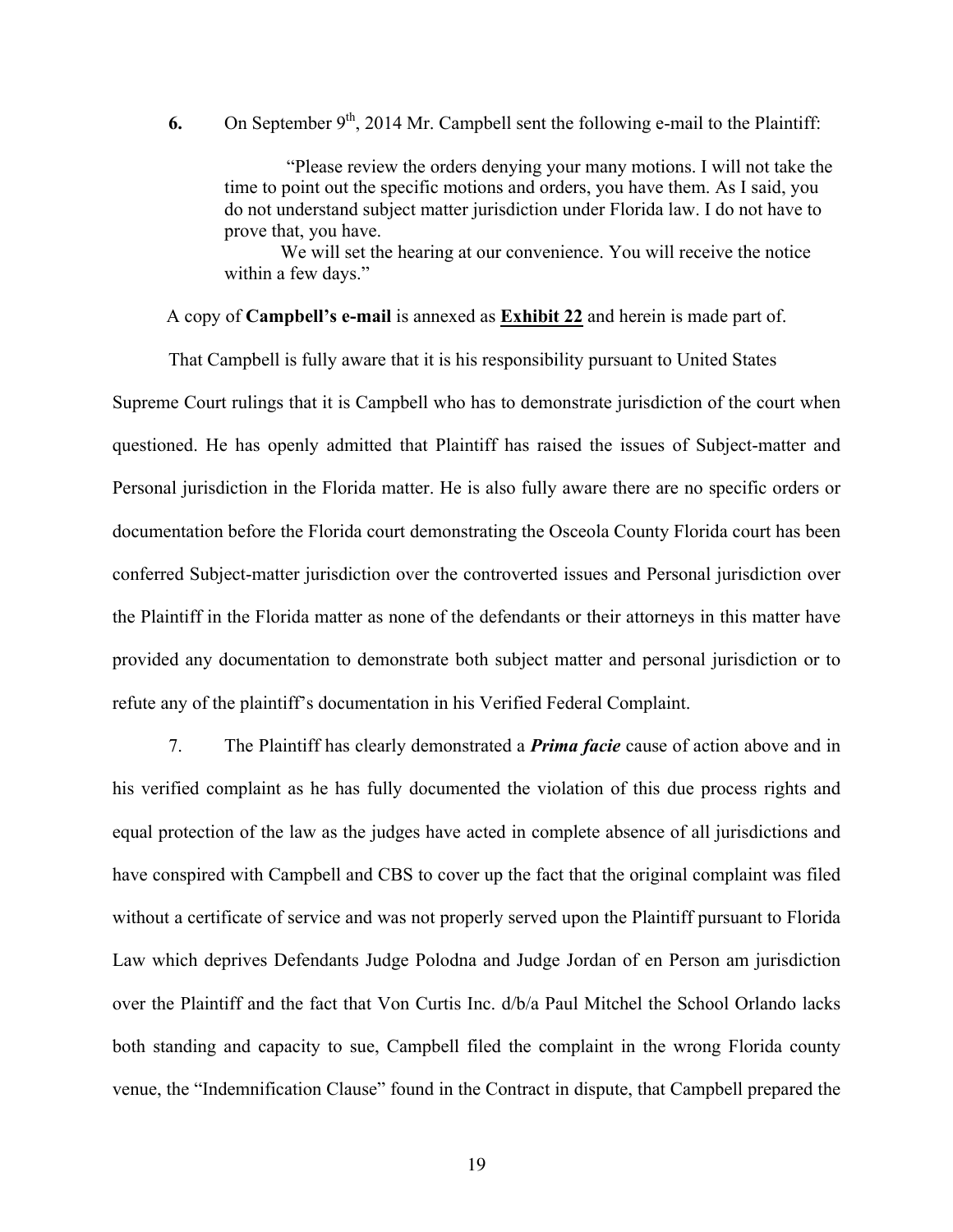order(s) for the Florida court and the judges signed the court order(s) knowing that they had no authority or jurisdiction to do so, is clearly demonstrates that the Plaintiff has cause(s) of action in this matter supported with a preponderance of material evidence. Notably this is without even taking into consideration and accounting of all the other documentation furnished by the Plaintiff in his Verified Federal Civil Rights Complaint that was never contradicted by any of the named Defendants in this instant action.

**WHEREFORE,** your deponent respectfully requests that this Court deny Counsel for the Defendants, Jonathan M. Bernstein's Motion to Dismiss and for such other and further relief as this Court may deem just and proper.

## **VERIFICATION**

## **STATE OF NEW YORK ) COUNTY OF SARATOGA ) ss.:**

**SHAWN P. DUDLA,** being duly sworn, says that he is the Plaintiff in the above entitled captioned proceeding and under penalties of perjury, I declare that I have read the foregoing **Verified Affidavit in Opposition** and that the facts stated herein are true, except as to matters therein stated to be alleged on information and belief and as to those matters he believes to be true.

> Shawn P. Dudla - Plaintiff *Pro se* P.O. Box 1227 Clifton Park, New York 12065-0804 (518) 371-2400

## **STATE OF NEW YORK ) COUNTY OF SARATOGA ) ss.:**

This day of September, 2014, before me, the subscriber, personally appeared **SHAWN P. DUDLA** to me known and known to me to be the same person described in and who executed the within instrument, and he duly acknowledged to me that he executed the same.

Notary Public